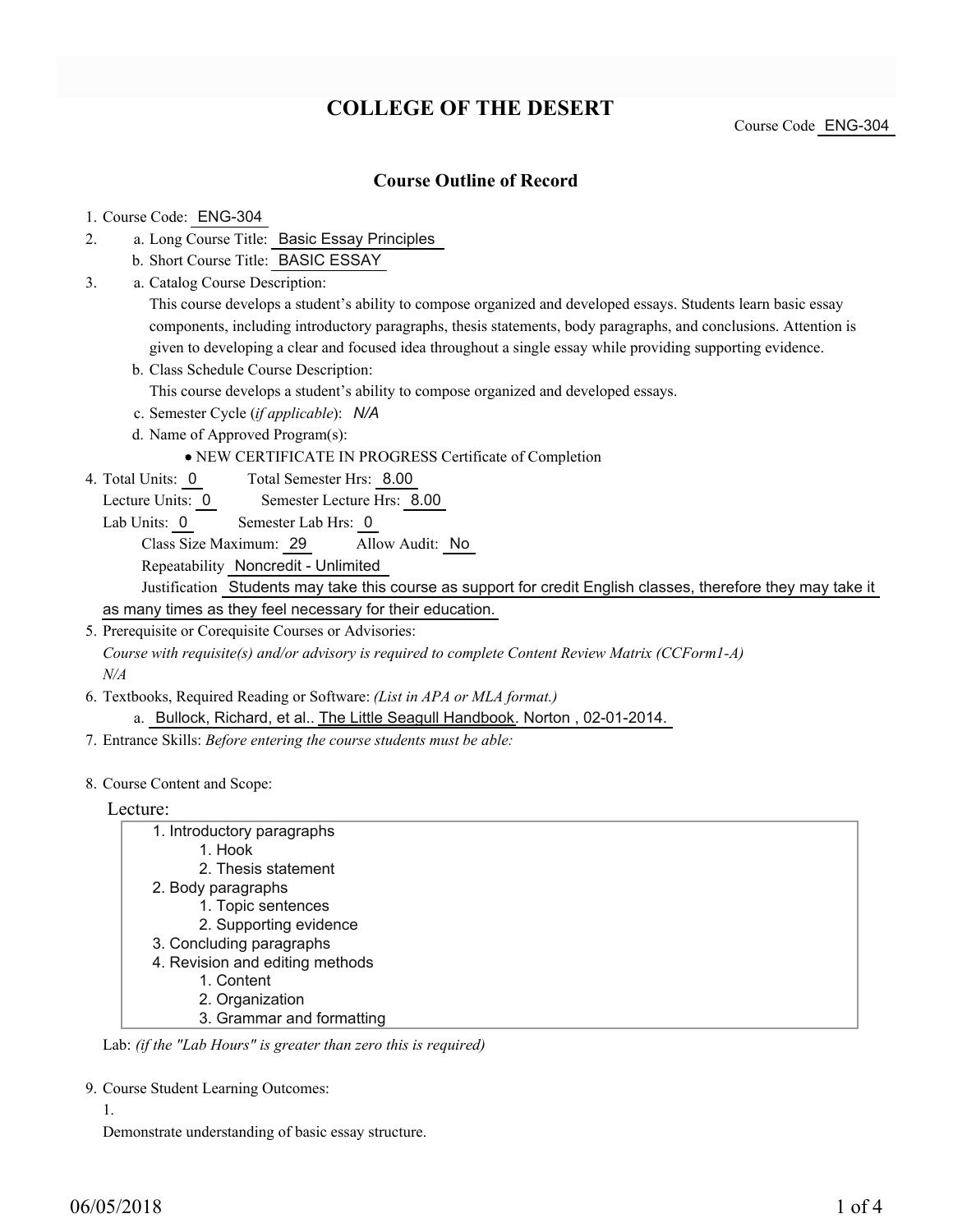## ENG 304-Basic Essay Principles

### 2.

Compose essays with a thesis statement that develops a main idea.

### 3.

Compose essays with supporting details.

### 4.

Revise essays for content, organization, grammar, and formatting.

10. Course Objectives: Upon completion of this course, students will be able to:

- a. Define and explain the basic structure of an academic essay.
- b. Compose introductory paragraphs that include a thesis statement.
- c. Compose body paragraphs that provide supporting evidence for a thesis statement.
- d. Compose concluding paragraphs that close an essay.
- e. Revise essays for content, organization, grammar, and formatting.
- Methods of Instruction: *(Integration: Elements should validate parallel course outline elements)* 11.
	- a. Activity
	- b. Collaborative/Team
	- c. Discussion
	- d. Lecture
- 12. Assignments: (List samples of specific activities/assignments students are expected to complete both in and outside of class.) In Class Hours: 8.00

Outside Class Hours: 16.00

- a. In-class Assignments
	- 1. Read a sample student essay.
		- 2. Outline the sample essay paying attention to how the writing fulfills elements of a basic essay structure.
		- 3. Assign students essay prompt.
		- 4. In writing groups, brainstorm ideas to fulfill the essay prompt.
		- 5. Outline essays.
- b. Out-of-class Assignments
	- 1. Use outline from class assignment to begin drafting complete essay.
	- 2. Bring draft to class in order to begin revision process.
- 13. Methods of Evaluating Student Progress: The student will demonstrate proficiency by:
	- College level or pre-collegiate essays
		- Students will produce one well organized and supported essay.
	- Written homework
	- Essay drafting and revising.
	- Critiques
		- Professor and writing groups will critique and help revise essay.
	- Portfolios
		- Students will keep a portfolio of essay drafts.
	- Group activity participation/observation Writing groups will support the writing process.
- 14. Methods of Evaluating: Additional Assessment Information: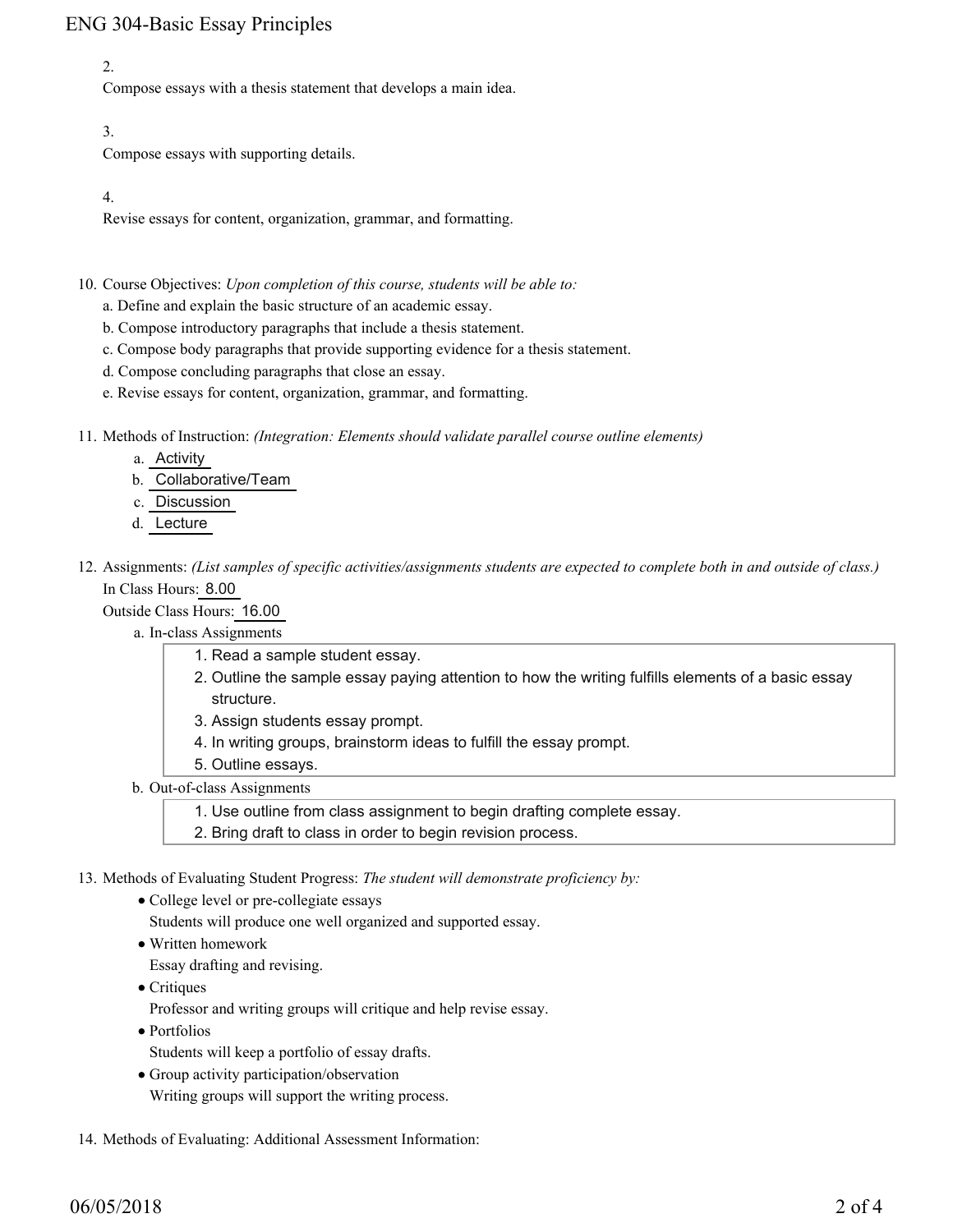### ENG 304-Basic Essay Principles

|     | <b>NG 304-Basic Essay Principles</b>                                                                                        |
|-----|-----------------------------------------------------------------------------------------------------------------------------|
|     | 15. Need/Purpose/Rationale -- All courses must meet one or more CCC missions.                                               |
|     | PO-BS Reading and Writing Skills                                                                                            |
|     | Type structured texts in a variety of written forms according to purpose and audience.                                      |
|     | Apply English conventions of grammar, mechanics, usage, punctuation, and format according to course                         |
|     | intensity.                                                                                                                  |
|     | Illustrate self-expression and original thinking through writing.                                                           |
|     | Recognize writing as a process (brainstorming, organizing, drafting) and revise and edit original work based on             |
|     | self-evaluation and peer review.                                                                                            |
|     | IO - Personal and Professional Development                                                                                  |
|     | Self-evaluate knowledge, skills, and abilities.                                                                             |
|     | IO - Critical Thinking and Communication                                                                                    |
|     | Apply standard conventions in grammar, mechanics, usage and punctuation.                                                    |
|     |                                                                                                                             |
|     | 16. Comparable Transfer Course                                                                                              |
|     | <b>Course Number</b><br><b>Course Title</b><br><b>University System</b><br>Campus<br><b>Catalog Year</b>                    |
|     |                                                                                                                             |
|     | 17. Special Materials and/or Equipment Required of Students:                                                                |
|     |                                                                                                                             |
|     | 18. Materials Fees:<br>Required Material?                                                                                   |
|     | <b>Material or Item</b><br><b>Cost Per Unit</b><br><b>Total Cost</b>                                                        |
|     | 19. Provide Reasons for the Substantial Modifications or New Course:                                                        |
|     |                                                                                                                             |
|     | This course is part of the Adult Education Block Grant. This particular course will focus on organizational skills that are |
|     | essential to written communication in students' academic, professional, and personal endeavors. This course focuses on how  |
|     | to convey ideas, opinions, and evidence in a sustained and developed essay. Students may take this course as support for    |
|     | credit English and other classes.                                                                                           |
| 20. | a. Cross-Listed Course (Enter Course Code): N/A                                                                             |
|     | b. Replacement Course (Enter original Course Code): N/A                                                                     |
|     |                                                                                                                             |
|     | 21. Grading Method (choose one): Pass/No Pass Only                                                                          |
|     | 22. MIS Course Data Elements                                                                                                |
|     | a. Course Control Number [CB00]: CCC000580637                                                                               |
|     | b. T.O.P. Code [CB03]: 150100.00 - English                                                                                  |
|     |                                                                                                                             |
|     |                                                                                                                             |
|     | c. Credit Status [CB04]: N - Noncredit                                                                                      |
|     | d. Course Transfer Status [CB05]: C = Non-Transferable                                                                      |
|     | e. Basic Skills Status [CB08]: $1B =$ Course is a basic skills course                                                       |
|     | f. Vocational Status [CB09]: Not Occupational                                                                               |
|     | g. Course Classification [CB11]: K - Other Noncredit Enhanced Funding<br>h. Special Class Status [CB13]: N - Not Special    |

- i. Course CAN Code [CB14]: *N/A* j. Course Prior to College Level [CB21]: A = 1 Level Below
- k. Course Noncredit Category [CB22]: C Elementary and Secondary Basic Skills
- l. Funding Agency Category [CB23]: Y = Not Applicable
- m. Program Status [CB24]: 1 = Program Applicable

Name of Approved Program *(if program-applicable)*: NEW CERTIFICATE IN PROGRESS

*Attach listings of Degree and/or Certificate Programs showing this course as a required or a restricted elective.)*

23. Enrollment - Estimate Enrollment